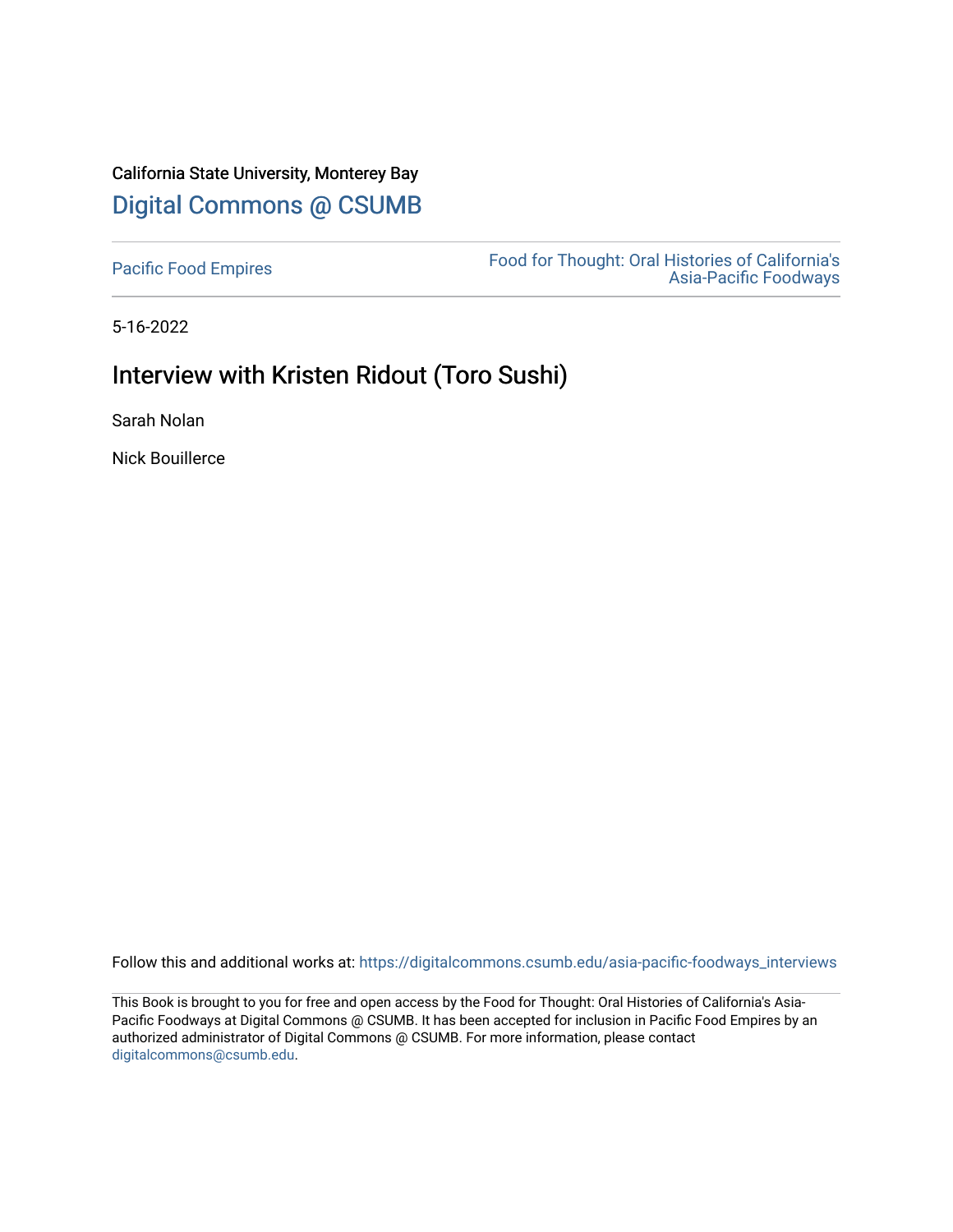Interview Transcript

Key: S = Sarah  $N = Nick$ 

 $K =$ Kristen

S: Umm.. so if you want to introduce yourself… umm go for it

K: Sure

S: Yeah!

K: Umm.. My name is Kristen Ridout, I own Toro Sushi in Carmel and we opened up about two years ago in 2020 and umm… I grew up in Pacific Grove so I'm a local girl but ya umm… been here for two years and it's been great

S: And I'm Sarah

N: I'm Nick

S: Going through the list of questions, you said you have been two doing it for about two years now, umm… What is your personal or family background in the restaurant industry?

K: Well, the first restaurant I worked at I was fifteen and it was at international cuisine in Pacific Grove

S: Oh yeah!

K: Umm… coincidentally the family that owns the restaurant, one of the brothers is my business partner here

S: Oh! Okay!

K: Umm… So we've been friends for the last fifteen years and uh actually his first umm… his first job in America, he's from Jordan, was at a sushi restaurant and he learned how to do everything from washing the rice to now he's just really good at it. So, umm… I worked in restaurants throughout high school and then in college I studied hospitality umm… worked in restaurants throughout college and then I was in country clubs for a while umm… my friend called me up one day during covid, and I had a great job, wasn't looking for another job or anything and he just said hey look at this spot it's really cute, its available. So I came with my now husband and we walked in and we were like this is awesome and ya so umm… so that's a little bit about my background with restaurants and the story behind this location, I didn't look around or anything, it kind of just presented itself… umm ya

S: That's awesome!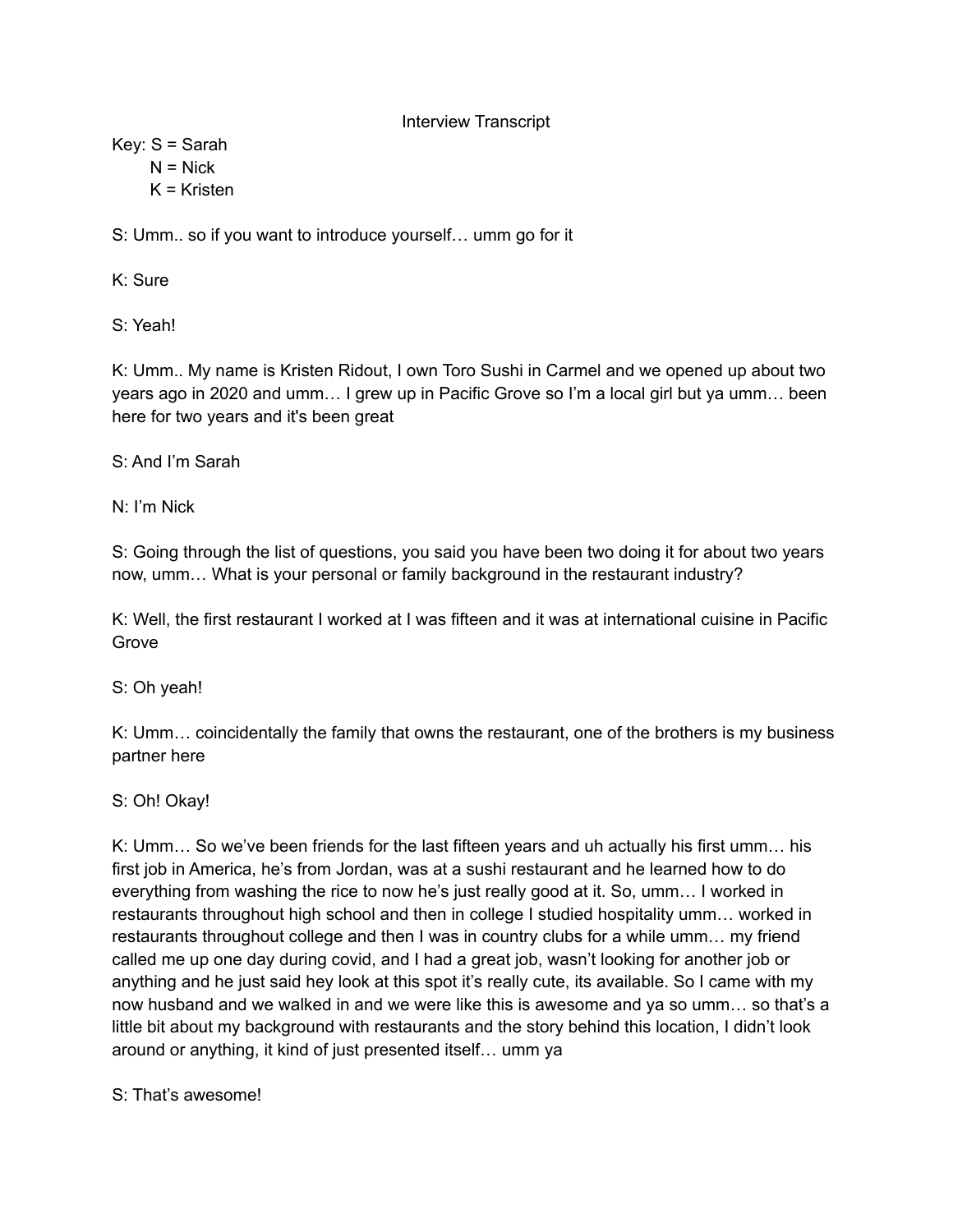### N: That's perfect, yeah!

S: And so we passed number three so do you have a favorite item on the menu? Umm.. as far as your menu selection or how was the menu created?

K: Umm… I love, I mean our Toro is really good like the restaurant's name is Toro but we tried sourcing different kinds of Toro but the one we've settled on, like one specific one, it's really good. Umm… our Japanese A5 wagyu is really tasty too. Yeah.

N: Sweet!

S: So you mentioned… sorry… Covid, how was your restaurant affected at all during that

K: Well, we umm… it's just different for us because we, instead of like, we had to be flexible the whole time. Like a lot of restaurants had to, you know, downsize but we were kind of creating it around covid. So, we didn't have the inside open at first, we only had our courtyard and one parklet. Umm… So ya so we started with just outdoor dining and in December of 2020 everyone closed for everything so we did takeout and I was terrified and we had to layoff all of our front house employees. It was really scary and we actually kind of thrived during that time because a lot of people, I mean everyone was eating takeout so umm… we did ok and uh and then all of a sudden indoor dining was happening like at the end of February we kind of heard whispers of it. We didn't have any furniture inside, we didn't have our bar, like we didn't have a lot of stuff. So umm… just like really being flexible with everything and molding you know and having the right attitude not being like ugh this is happening and just working with it is really important

S: Yeah!

N: Yeah!

S: Do you think that the highly touristed area helped with that?

### K: Yeah! Definitely!

S: I'm going to kind of talk about the menu items a little bit, umm… What would you say is the hardest or easiest thing about the menu or in the restaurant industry?

K: I'd say the hardest thing about sushi is it's difficult, there's a lot of moving bits and pieces, I couldn't get Uni last week because the waters were too tough for the divers to go down in Santa Barbara. So they're just like certain things that make sushi tough, there's so many little things. Umm… I mean the easiest thing, Oh I will say another hard thing has been staffing too. Umm… Front of house staffing in Carmel is different, a lot of people come here to make good money, they know there is a lot of tourists that come to this area but as far as kitchen staff, Sushi guys, guys and gals are hard to find so umm… so that has been very difficult. Umm… the easiest thing I will say we purposefully simplified our menu so that people would come and wouldn't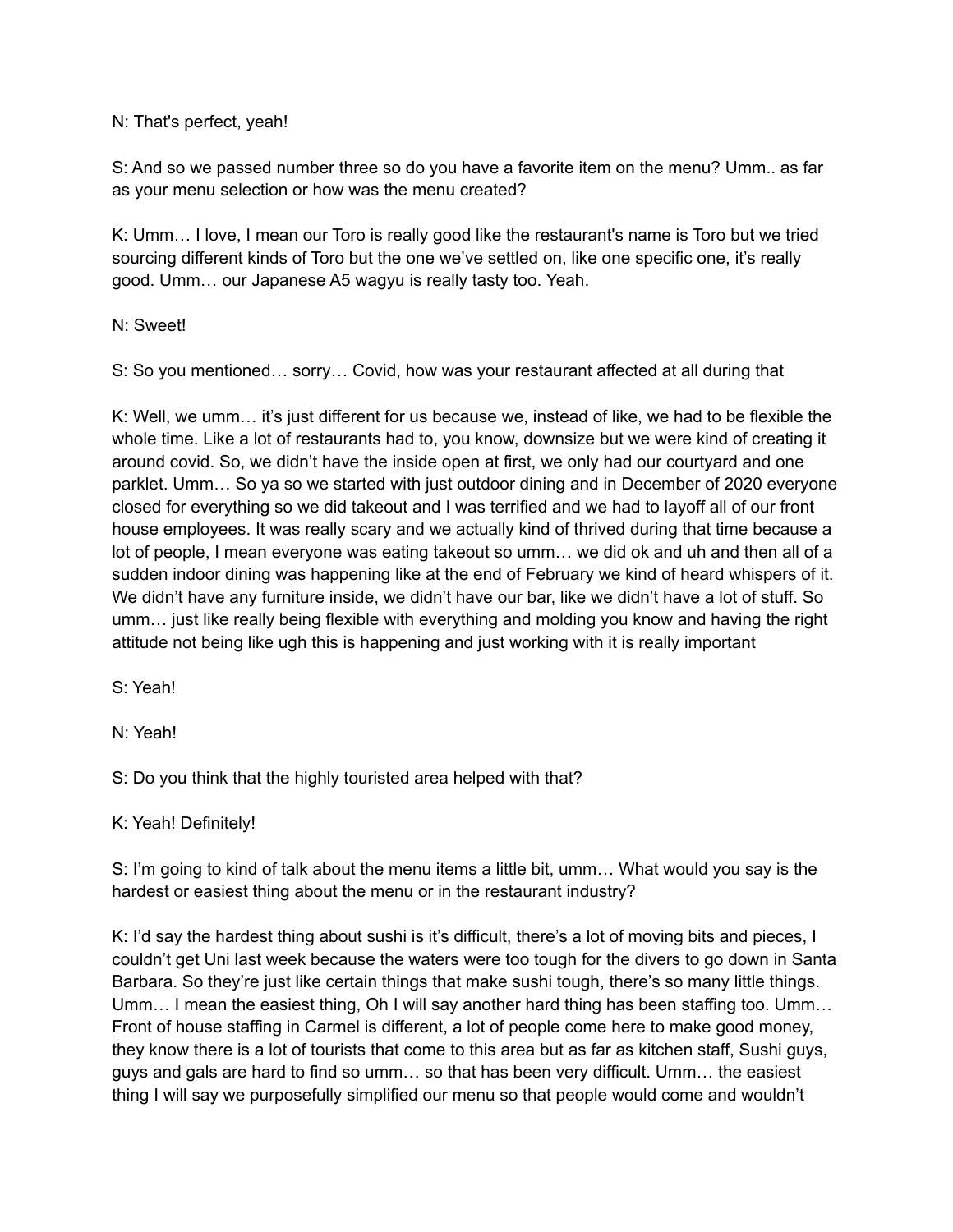have to flip through pages and pages of sushi rolls, umm… that makes it easier for the guest to order food and then also for the servers who input the food and also for the staff to make it so umm… that's a really nice thing about menu.

N: So you mentioned, umm… you get some of the stuff from Santa Barbara, where you get most of your fish and produce from? Is it from that area?

K: So the produce is very local, we live in a great, great spot for it, so I'm very blessed that way and our fish comes from all around the world. We use a few different companies, there's a couple Japanese importers umm… and we use a company called Royal Hawaiian, they're a sustainable fish company.

### N: That's Awesome

K: They don't even sell Toro, they will not sell unsustainable products umm… so it really just depends on where fish does best

N: That's good! Umm… to the next, what are some of your key values in your restaurant, like what do you value the most about it, whether that be your staff, the food, whatever

K: I would say service because that's my background, I'm from high-end country club where you greet people by name, hi Mr. Smith can I get you your Kettle and Tonic with one ice cube, like that kind of really you know, service you can offer the guest and go the extra mile has always been my umm… my attitude with the restaurant and this staff we are all very close, we grew a lot over the last couple years. So just having a really tight community, we pool tips here, some places will do, you know, individual tips but we are very team oriented, team focused, we help each other out it's not like "oh you got a ten top, bye have fun", it's like no, we're all helping out.

S: Do you guys get a lot of regulars then?

K: Yeah, we do.

N: So, umm… is there anything that you would change about your restaurant, if you had the chance to start over? Like, is there anything you would do differently?

K: Ahhh, umm… I mean no

N: Yeah! Pretty satisfied with how it went?

K: I am!

S: Yes it's really cute N: Yeah, I really like it